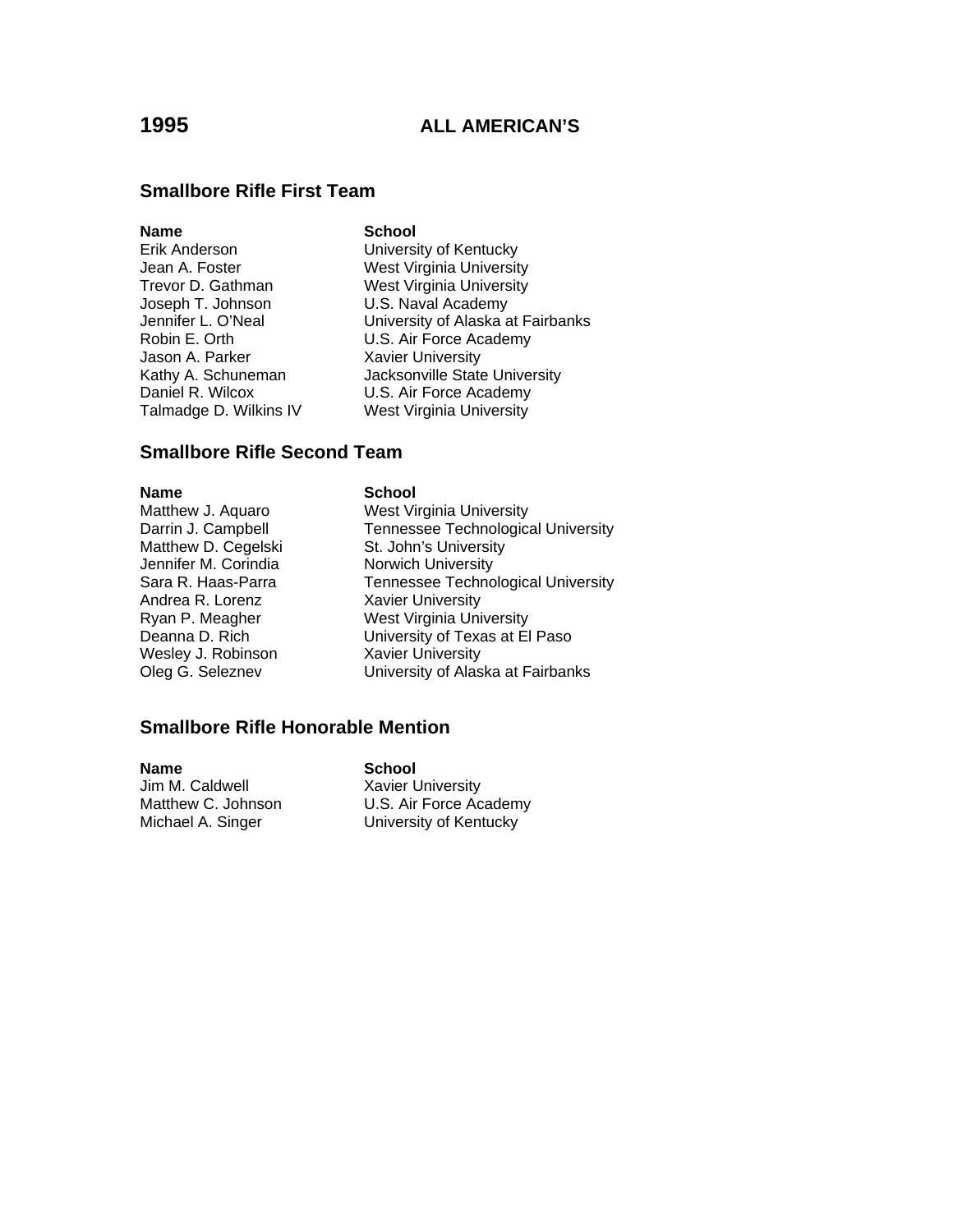### **Air Rifle First Team**

### **Name** School

- Jennifer M. Corindia Norwich University Andrea R. Lorenz Xavier University Jason A. Parker Xavier University Macros W.T. Scrivner West Virginia University
- Erik Anderson University of Kentucky Jean A. Foster West Virginia University Trevor D. Gathman West Virginia University Nancy L. Napolski **University of Kentucky** Jennifer L. O'Neal University of Alaska at Fairbanks Kathy A. Schuneman **Jacksonville State University**

### **Air Rifle Second Team**

Kathleen R. Kenyon Xavier University Heather M. O'Harra Norwich University

### **Name** School

Benjamin T. Belden Murray State University April L. Blajeski University of Alaska at Fairbanks Michael D. Boggs II **University of Kentucky** Sean I. Burns **Philadelphia College of Pharmacy and Science** Charity A. Jacobson Tennessee Technological University Matthew C. Johnson **U.S. Air Force Academy** Robin E. Orth U.S. Air force Academy Oleg G. Seleznev University of Alaska at Fairbanks

### **Air Rifle Honorable Mention**

**Name School**<br> **Owen R. Blakemore School**<br> **Universi** William J. Caldwell **Xavier University** 

**University of Kentucky** Erin R. Brewer **U.S. Air Force Academy** Iryt Chance Murray State University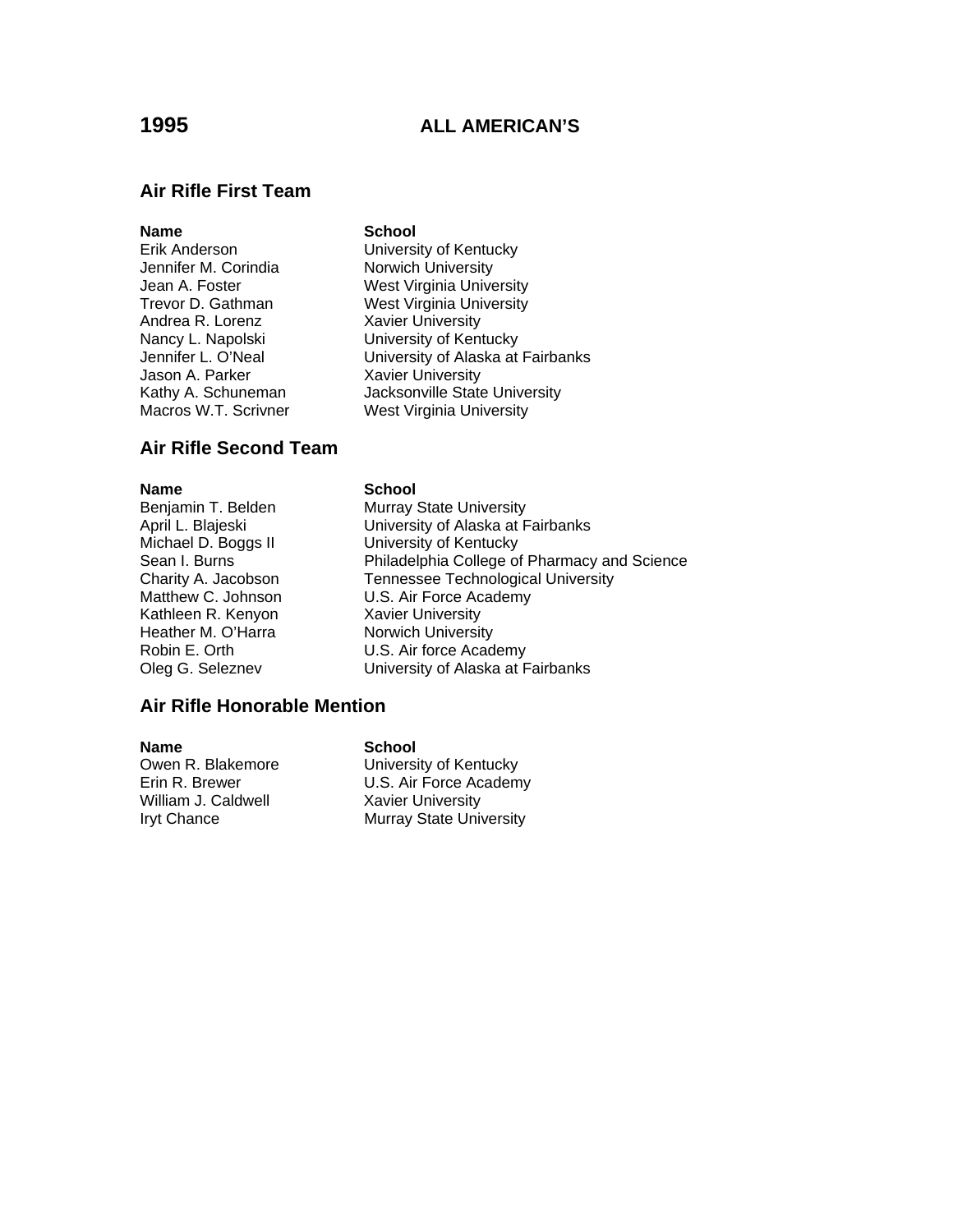# **Free Pistol First Team**

**Name School**<br> **Eric J. Colbath Colbath College College College College College College College College College College College College College College College College College College College College College College** 

University of Texas at Dallas

# **Free Pistol Second Team**

### **Name** School

Kurt A. Kochendarfer<br>Charles A. Lumpkin

Jeffery F. Gottlieb **U.S. Naval Academy**<br>Matthew G. Horr **U.S. Naval Academy** U.S. Naval Academy Paul D. Johnson **U.S. Military Academy** Shawn S. Koch **U.S. Coast Guard Academy**<br>
Kurt A. Kochendarfer **U.S. Naval Academy** U.S. Naval Academy Joseph L. Mehrten **U.S. Military Academy** 

# **Standard Pistol First Team**

| <b>Name</b>          | School                   |
|----------------------|--------------------------|
| Kurt A. Kochendarfer | U.S. Naval Academy       |
| Janine A. Lavallee   | U.S. Coast Guard Academy |

# **Standard Pistol Second Team**

**Name** School

James B. Burke U.S. Naval Academy Eric J. Colbath University of Texas at Dallas<br>
Jeffery F. Gottlieb U.S. Naval Academy U.S. Naval Academy Matthew G. Horr **U.S. Naval Academy** 

### **Standard Pistol Honorable Mention**

**Name** School

Paul D. Johnston **U.S. Military Academy**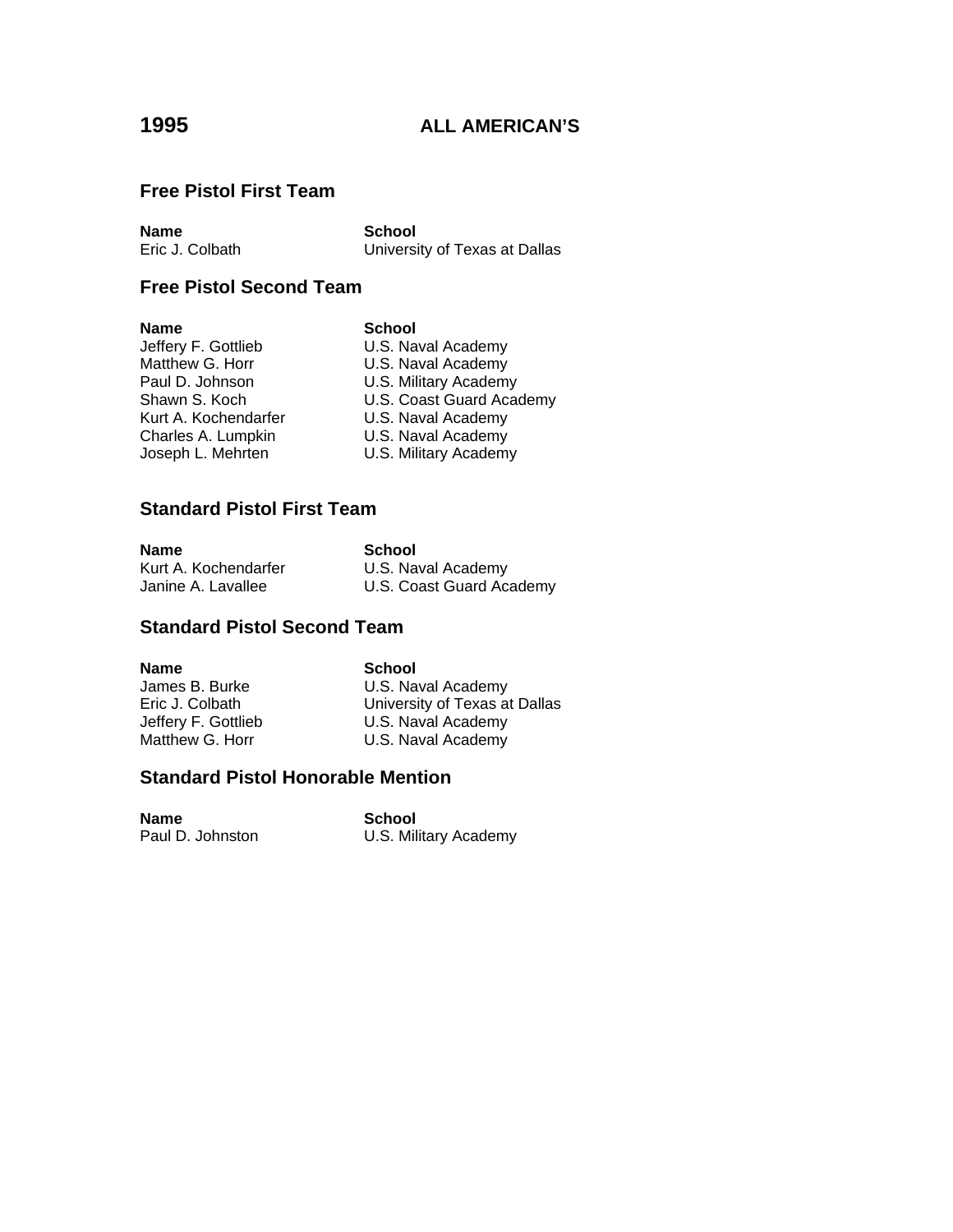# **Air Pistol First Team**

**Name School**<br> **Eric J. Colbath Colbath College College College College College College College College College College College College College College College College College College College College College College** Michael J. Douglass<br>
Marquette University<br>
Jeffery F. Gottlieb<br>
Paul D. Johnston<br>
U.S. Military Academ

Eric J. Colbath University of Texas at Dallas<br>Michael J. Douglass Marquette University U.S. Naval Academy U.S. Military Academy

# **Air Pistol Second Team**

**Name**<br> **Howard W. Brown**<br> **Citadel Reference** Howard W. Brown<br>Matthew G. Horr Kurt A. Kochendarfer<br>Bryan J. Lemmerman Texas A&M University Bryan J. Lemmerman Texas A&M University<br>Charles A. Lumpkin U.S. Naval Academy

U.S. Naval Academy U.S. Naval Academy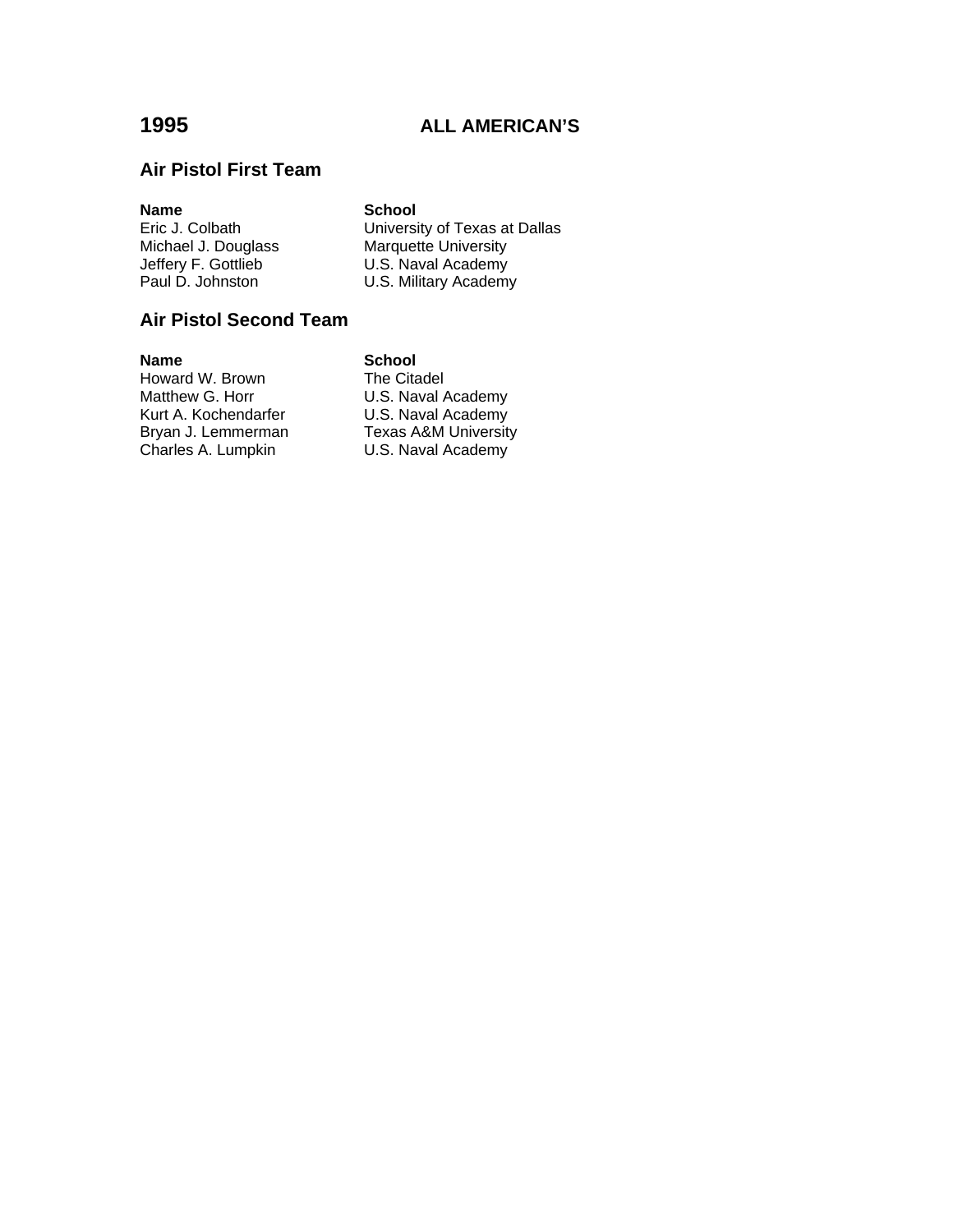# **Women's Air Pistol All-Stars**

# **Name School**

U.S. Naval Academy Amanda J. Brooks **U.S. Naval Academy** Jennifer L. Campbell **U.S. Naval Academy**<br>Janine A. Lavallee **U.S. Coast Guard Aca** U.S. Coast Guard Academy S. Louise Sexton University of Georgia

# **Women's Sport Pistol All-Stars**

**Name School**<br>
Laura L. Booth **School**<br>
U.S. Nav

U.S. Naval Academy Amanda J. Brooks **U.S. Naval Academy** Janine A. Lavallee U.S. Coast Guard Academy<br>Camilla B. Messing U.S. Coast Guard Academy U.S. Coast Guard Academy Kristin M. Scherr U.S. Naval Academy